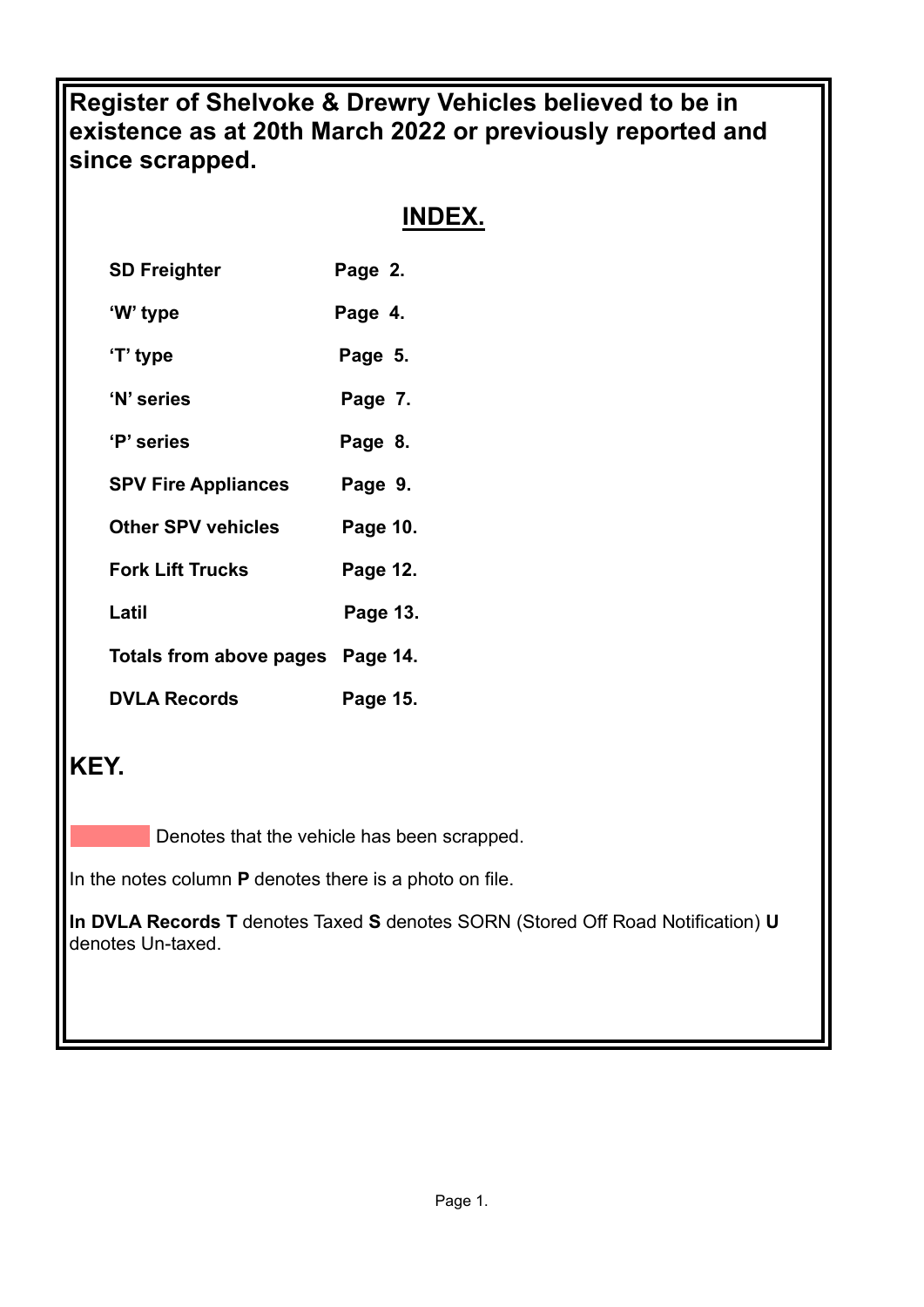# **SD Freighters. (In production 1922 – 1950's)**



**KP 7660 The "1922" Freighter restored by the SD Apprentices completed in 1968.**

| Year | Reg. No.       | <b>Body Type</b>        | <b>Owner/Keeper &amp; Location</b>                                                                            | <b>Original Owner</b>      | <b>Notes</b> |
|------|----------------|-------------------------|---------------------------------------------------------------------------------------------------------------|----------------------------|--------------|
| 1925 |                | <b>Flat bed</b>         | Rose Earle & Maurice McGregor<br>Perth, Australia                                                             |                            | 1P           |
| 1925 |                | <b>Flat Bed</b>         | <b>Bedfordshire</b>                                                                                           | <b>W.H.Allen Bedford</b>   | 2P           |
| 1927 | <b>KP 7670</b> | <b>Side Loader</b>      | <b>Malcolm Bates Lisburn, Northern</b><br>Ireland                                                             | <b>Folkestone</b>          | 3 PT         |
| 1929 | MI 2721        | <b>Flat bed</b>         | Peter Johnston Lisburn Northern<br>Ireland                                                                    | Pierce & Co.<br>Wexford    | 4 P          |
| 1930 | <b>DG 1043</b> |                         |                                                                                                               | Cheltenham                 | 5            |
| 1930 |                | <b>Chassis only</b>     | <b>Aled &amp; Matthew Rees Bristol</b>                                                                        | <b>Kendal?</b>             | 6 P          |
| 1934 | <b>BPL 73</b>  | <b>Chelsea</b>          | <b>Southern Counties Historic Vehicles</b><br><b>Preservation Trust Bressingham</b><br><b>Museum, Norfolk</b> | <b>Epsom &amp; Ewell</b>   | 7 PT         |
| 1930 | <b>ADG 704</b> |                         |                                                                                                               | Cheltenham                 | 5            |
| 1936 | <b>RD 8178</b> | <b>Gully Emptier</b>    |                                                                                                               | Reading U.D.C.             | 8 PU         |
| 1947 | No Reg.        | Chassis/cab only        |                                                                                                               | <b>From Kent</b>           | 9P           |
|      | <b>BP 9822</b> | <b>Replica Tramocar</b> | <b>Amberley Working Museum Amberley</b><br>near Arundel                                                       | <b>Truro</b>               | <b>10 PS</b> |
| 1936 | <b>DPF 432</b> | Chelsea                 | <b>Russell Cook Bridgenorth</b>                                                                               | <b>Epsom &amp; Ewell</b>   | <b>11 PU</b> |
| 1937 | <b>JL 4881</b> | <b>Gully Emptier</b>    | Veolia Ltd.                                                                                                   |                            | <b>12 PU</b> |
|      |                |                         |                                                                                                               | <b>Brighton &amp; Hove</b> | 13           |
| 1938 |                | <b>F&amp;A tipper</b>   |                                                                                                               | <b>Stockton</b>            | 14 P         |
| 1947 | <b>JDE 512</b> | <b>Chelsea</b>          | <b>National Museum of Wales Cardiff</b>                                                                       | Cardiff                    | <b>15 PU</b> |

**Notes:- 1.** I believe to be the oldest Freighter in existence. Its chassis number is 53119 making it the 119th SD Freighter produced. It has done a very small mileage as the tiny wheels were unsuited to the Australian dirt roads.

**2.** This special Freighter for W.H. Allen manufacturers of marine and aero engines could carry 10 tons. Returned to S&D after a 50 year working life. Now in a barn.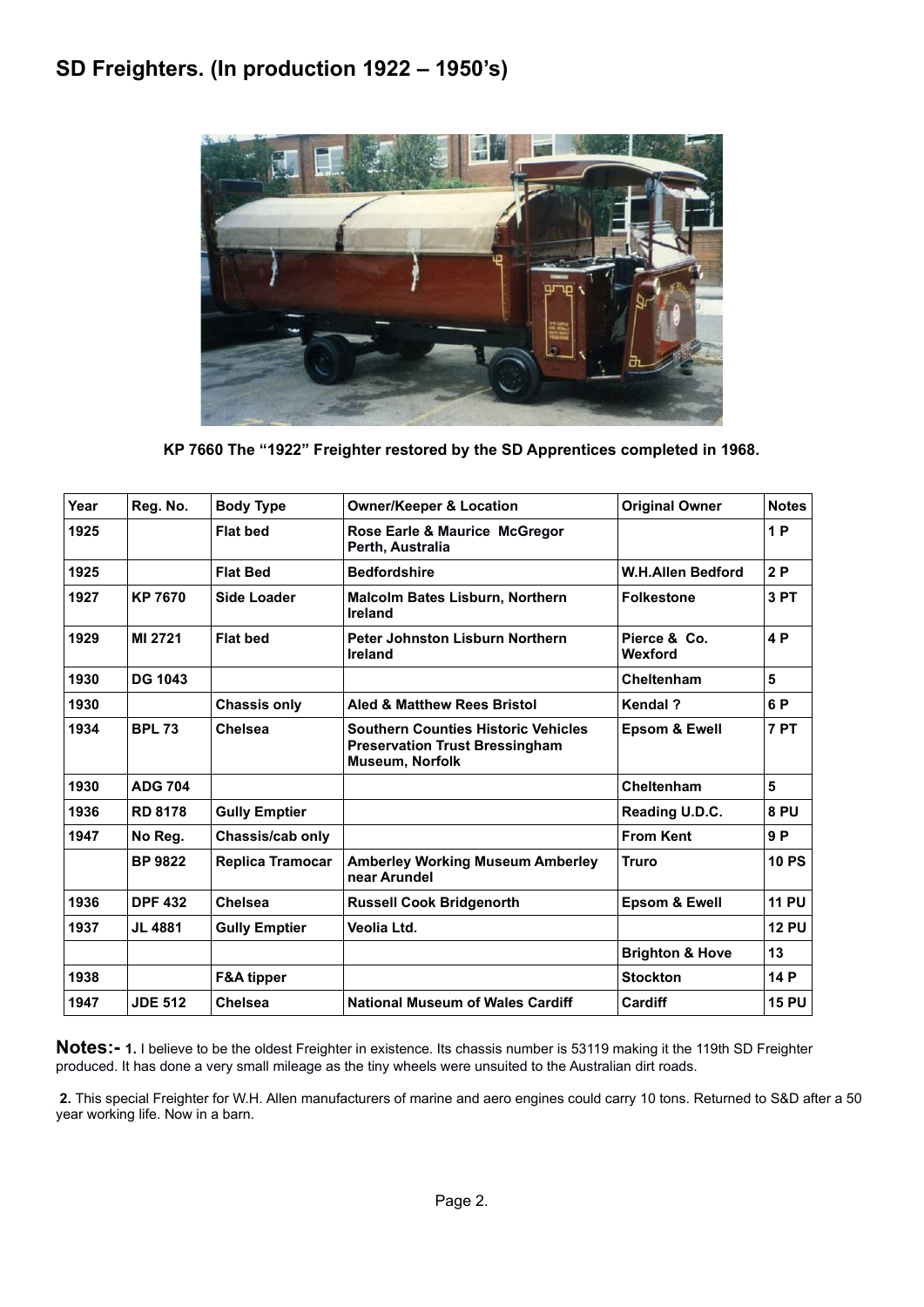**3. KP 7670** Started as a demonstrator in June 1927, sold in 1929 to Folkestone, used by them until 1946, then used as a sewer maintenance vehicle until 1966. Restored to 1922 condition by SD apprentices in 1968. Became property of Dennis when S&D closed. With Shuttleworth collection, then Coventry Museum of Motor Transport until Malcolm Bates became custodian in the summer of 2003.

**4. MI 2721** This Freighter carries the livery of McReath Taylor. Purchased by Peter Johnston from the An Dûn Transport and Heritage Museum near Athlone in October 2010. Fully restored by James McAleer, Fintona, Co. Tyrone and given to Peter's son, David Johnston.

**5. DG 1043 & ADG 704** These two Freighters were offered for sale by auction in August 2012 at Cheltenham after being used on a farm in the area.

**6.** Purchased by Mark Kennedy, Bangor, Northern Ireland from Ralph Crowe in 2011. Passed to Aled & Matthew Rees 2017

**7. BPL 73** Appeared in film of "Dad's Army". Photo on cover of Barrie Woods' book. Engine required attention as at summer 2003. Placed on display at the Bressingham Museum's Dad's Army display in 2015.

**8. RD 8178** Was owned by Mr. M. Bicknell of Reading and appeared at SD Enthusiasts' Club events in 2004 & 2005. Entered for 2003 London to Brighton run, but did not arrive at Brighton. Transferred to unknown new owner in 2009 along with 2 Freighters & 'W' 701 DUR

**9.** Was owned by Mr. M. Bicknell of Reading transferred to unknown new owner in 2009.

**10.BP 9822** Ex-Truro fitted with replica Tramocar body by the Ambereley Museum.

**11. DPF 432** Seen in 2003 in totally un-restored state at East Anglia Transport Museum. Transferred to new owner Russell Cook in 2009.

**12. JL 4881** Was with Cleanaway at Durham. Now with Veolia and said to be being restored.

**13.** Was owned by Mr. M. Bicknell of Reading transferred to unknown new owner in 2009

**14.** Preserved by Stockton Council was at Beamish Museum present whereabouts unknown.

**15. JDE 512** At Cardiff Museum photographed by Barrie Woods 02.09.2014. It carries the Chassis/frame number N70146, and Engine number EU20250. First registered on 21st December 1947 this must be among the last Freighters manufactured.

**Total this page = 16**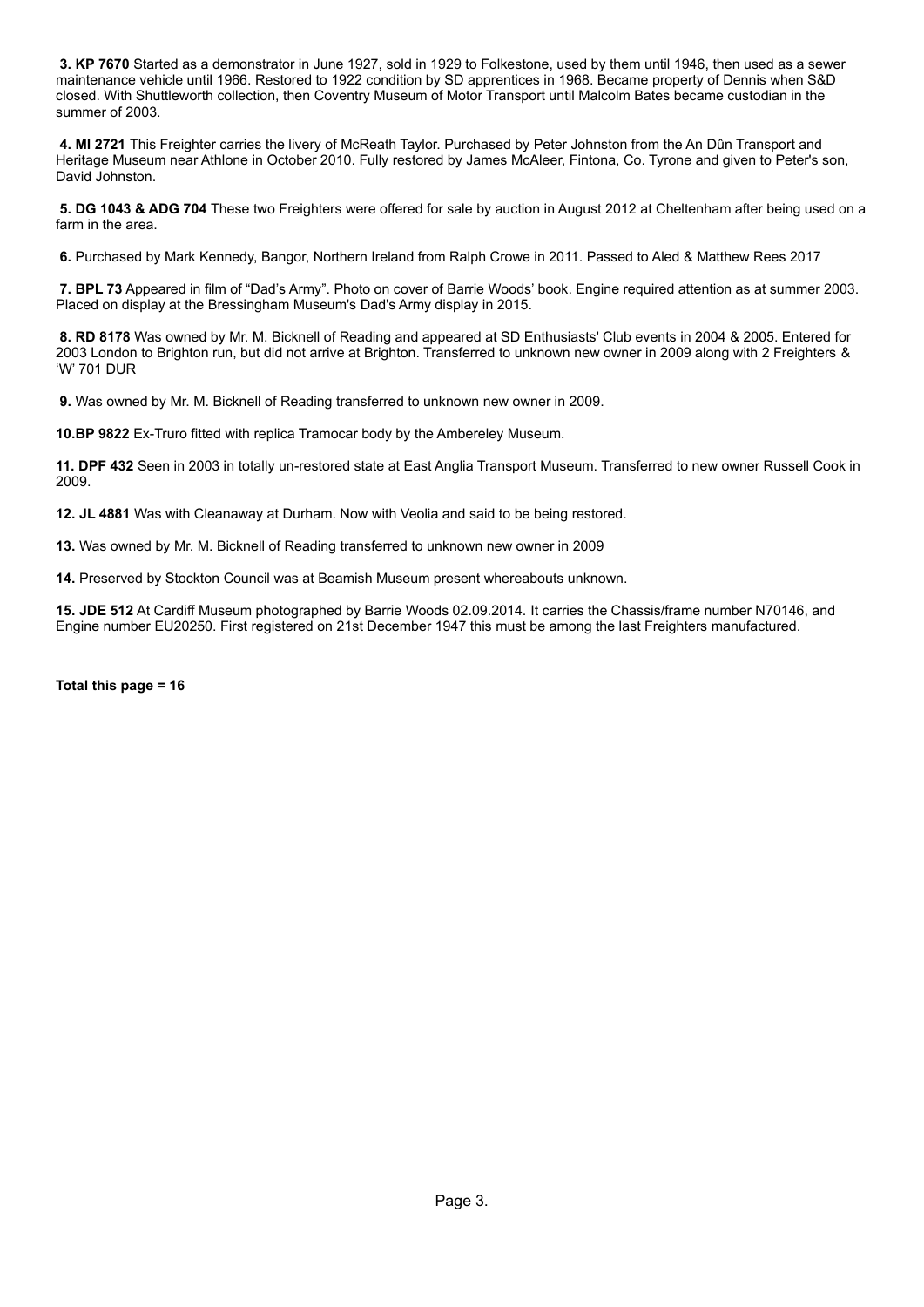## **'W' Type. (In production 1946 – 1961)**



### **1959 'W' type Fore & Aft tipper Reg. No. 2217 IJ**

| Year    | Reg. No.       | <b>Body Type</b>              | <b>Owner/Keeper &amp; Location</b>                         | <b>Original Owner</b>                            | <b>Notes</b> |
|---------|----------------|-------------------------------|------------------------------------------------------------|--------------------------------------------------|--------------|
| 1946    | <b>ENJ 661</b> |                               | K. Hyndman Arundel                                         |                                                  | 1            |
| 1950/51 |                | <b>Crash Tender</b>           | Point Cook Air Force Base Museum.<br>Melbourne, Australia. | <b>Australian Civil</b><br><b>Aviation Dept.</b> | 2P           |
| 1950/51 |                | <b>Crash Tender</b>           | <b>Brisbane</b>                                            | <b>Australian Civil</b><br><b>Aviation Dept.</b> | 3P           |
| 1951    | ZL 7761        | <b>Chelsea</b>                | <b>National Transport Museum Howth,</b><br><b>Ireland</b>  |                                                  | 4P           |
| 1952    | <b>FVH 619</b> | Tanker                        | Jim Wakefield Wisbech                                      | <b>Huddersfield</b>                              | U            |
| 1954    | <b>RVO 157</b> | Now flat bed lorry            | <b>Ellis family Nottingham</b>                             | <b>Mansfield</b>                                 | <b>5 PT</b>  |
| 1958    | <b>78 DNK</b>  | <b>Now with Derby</b><br>body | <b>Hartlepool</b>                                          | Ketton R.D.C.                                    | 6 PU         |
| 1958    | <b>701 DUR</b> | <b>Cesspool Emptier</b>       |                                                            | <b>North Kesteven</b>                            | 7 PU         |
| 1959    | <b>HFA 908</b> |                               | <b>S&amp;B Dominic Arnold</b>                              | <b>Burton on Trent</b>                           |              |
|         | <b>YRE 367</b> | <b>Cesspool Emptier</b>       | Jim Wakefield Wisbech                                      |                                                  |              |
| 1959    | 2217 IJ        | F&A                           | Peter Johnston Lisburn, Northern<br><b>Ireland</b>         | <b>Bangor NI</b>                                 | 8 PT         |

**Notes:- 1. ENJ 661** Not registered as taxed 14.09.18 I had enquiry about a damaged rear axle in the summer of 2018 and I believe it could be this vehicle.

**2**. One of a batch of ten delivered for airport fire fighting.

- **3.** As above. Transferred into private hands a mill fire fighting appliance. Notified in 2007.
- **4. ZL 7761** In very bad condition stored off site.
- **5. RVO 157** Originally a gulley emptier.

**6. 78 DNK** Owned by Ted Hoole, Sheffield, since 1977 until Spring 2010 as a flat bed lorry. Purchased by Michael Cooper who fitted Derby type body. Sold on in 2015. Sold again at auction 22.09.21 buyer unknown.

**7. 701 DUR** Was owned by Michael Bicknell, Reading. Sold on to unknown purchaser in 2009.

**8. 2217 IJ** The vehicle was acquired by Peter Johnston in May 2011 having been dry stored in a hay barn for about 20 years. The cab was completely rotten and the fore & aft tipping body and subframe non-existent. The vehicle was restored by James McAleer of Fintona and completed by the autumn of 2013.The vehicle is powered by a Shelvoke & Drewry petrol engine.

**Total this page = 11**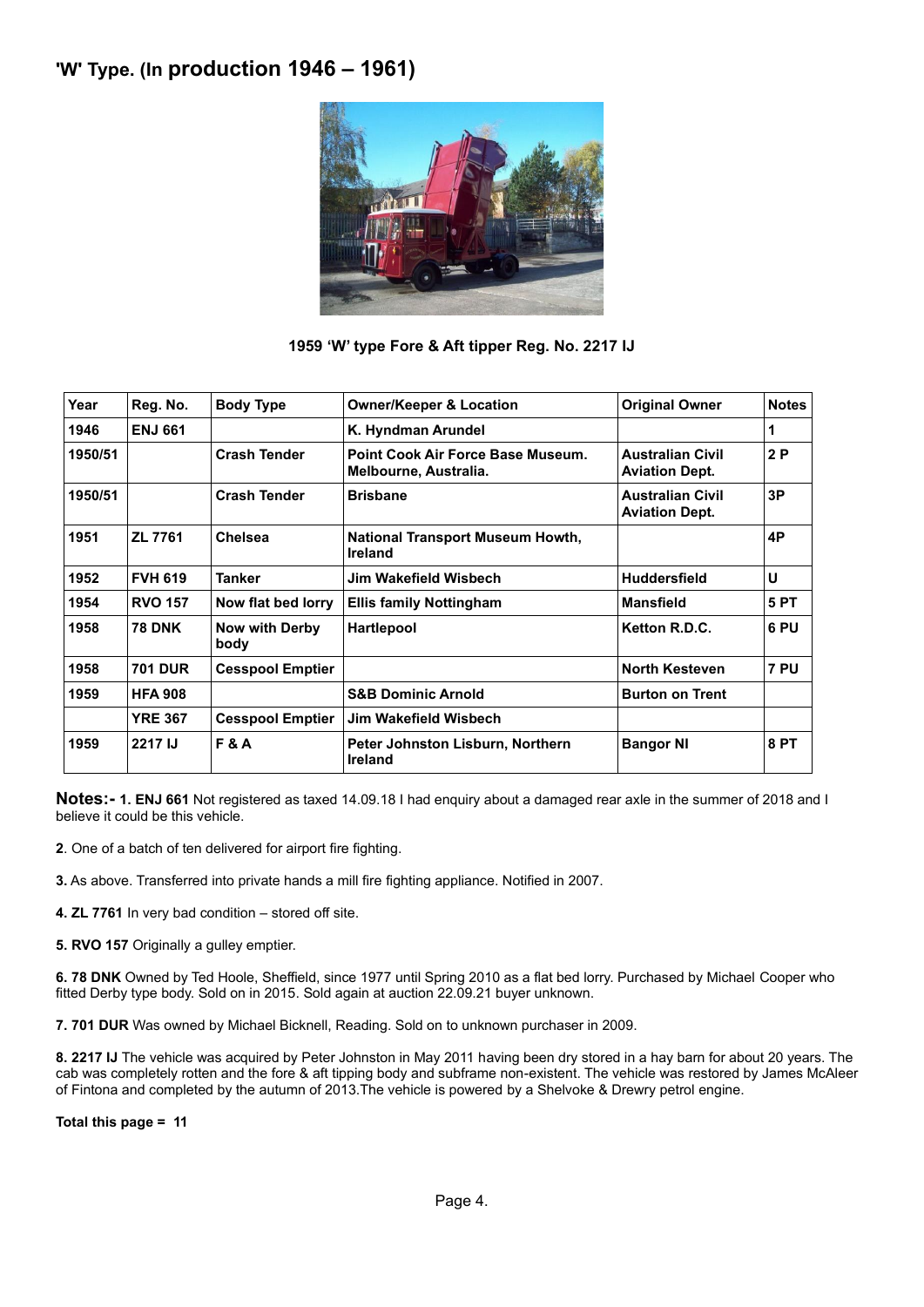# **'T' Type. (In production 1959 -1972)**



## **1972 TN Pakamatic Reg. No. FBU 227 K**

| Year | Reg. No.         | <b>Type</b> | <b>Body Type</b>                      | <b>Owner/Keeper &amp; Location</b>     | <b>Original Owner</b>  | <b>Notes</b> |
|------|------------------|-------------|---------------------------------------|----------------------------------------|------------------------|--------------|
| 1964 | <b>251 BJD</b>   | <b>TZ</b>   | Recovery vehicle                      | <b>Aled &amp; Matthew Rees Bristol</b> | <b>West Ham/Newham</b> | 1 PU         |
|      | 2052JN           | <b>TZ</b>   | <b>Tanker/Gully</b><br><b>Emptier</b> | Aled & Matthew Rees Bristol            | <b>Southend</b>        | P            |
| 1964 | <b>812 UUR</b>   | <b>TZ</b>   | <b>Water carrier</b>                  | <b>Michael Cooper</b>                  | Lee Valley Water Co.   | <b>2PT</b>   |
| 1966 | <b>HYD 719D</b>  | т           | <b>Tanker</b>                         | <b>SKF Ltd. Luton</b>                  |                        | 3P           |
| 1966 | <b>GKT 122D</b>  | т           | <b>Cesspool Emptier</b>               | <b>Lynne Verechia</b>                  |                        | 4P           |
| 1967 | <b>LXE 51E</b>   | <b>TN</b>   | <b>Pakamatic</b>                      |                                        |                        | 5P           |
| 1967 | <b>VTW 601 E</b> | ΤN          | <b>Pakamatic</b>                      |                                        |                        | 5P           |
| 1970 | <b>GWJ 867J</b>  | <b>TBN</b>  | F&A                                   | <b>City of Sheffield Sheffield</b>     |                        | 6PS          |
| 1971 | <b>FJB 950 K</b> | TΥ          | Revopak                               |                                        |                        | <b>PU</b>    |
| 1972 | <b>JLY 162 K</b> | <b>TN</b>   | <b>Tanker</b>                         |                                        | <b>BP Tanker</b>       | 7 PU         |
| 1972 | <b>FBU 227K</b>  | <b>TBN</b>  | <b>Pakamatic</b>                      | <b>Keighley Bus Museum Trust</b>       | Oldham                 | 8 PS         |
| 1972 | <b>OTF 983K</b>  | <b>TBN</b>  | Now flat bed lorry                    | In Boston Lincolnshire.                |                        | 9PT          |
| 1972 | <b>KLK 464K</b>  | т           | <b>Gully Emptier</b>                  | <b>Northern Ireland</b>                |                        | <b>10PU</b>  |
| 1974 | <b>RDH 639 M</b> |             | <b>Cesspool Emptier</b>               |                                        |                        | <b>11 PU</b> |
|      | <b>507 ENV</b>   | т           | <b>F&amp;A</b>                        | <b>Stilton</b>                         | Kettering R.D.C.       | 12P          |
|      |                  | <b>TY</b>   | Chassis/cab                           | <b>Aled &amp; Matthew Rees Bristol</b> |                        | P            |
|      |                  |             | <b>Gully Emptier</b>                  |                                        |                        | 13           |
| 1975 |                  | <b>TN</b>   | <b>Gully Emptier</b>                  |                                        |                        | <b>14P</b>   |

### **Notes:-**

**1. 251BJD** New to West Ham as a sewer flusher/street washer. Was converted to breakdown truck by Newham. Restored by Clive MacDonald between 1999 and 2005. Passed to Aled and Matthew Rees July 2019

**2. 812 UUR** Purchased by Michael Cooper from Ayrshire, Scotland, in 2018 for restoration.

**3. HD 719 D** Not registered as taxed 14.09.18 Offered for sale in January 2022.

**4. GKT 122 D** Was owned by Brian Crust Rochester. Owned by Lynne Verechia as at February 2019. Scrapped later in the year.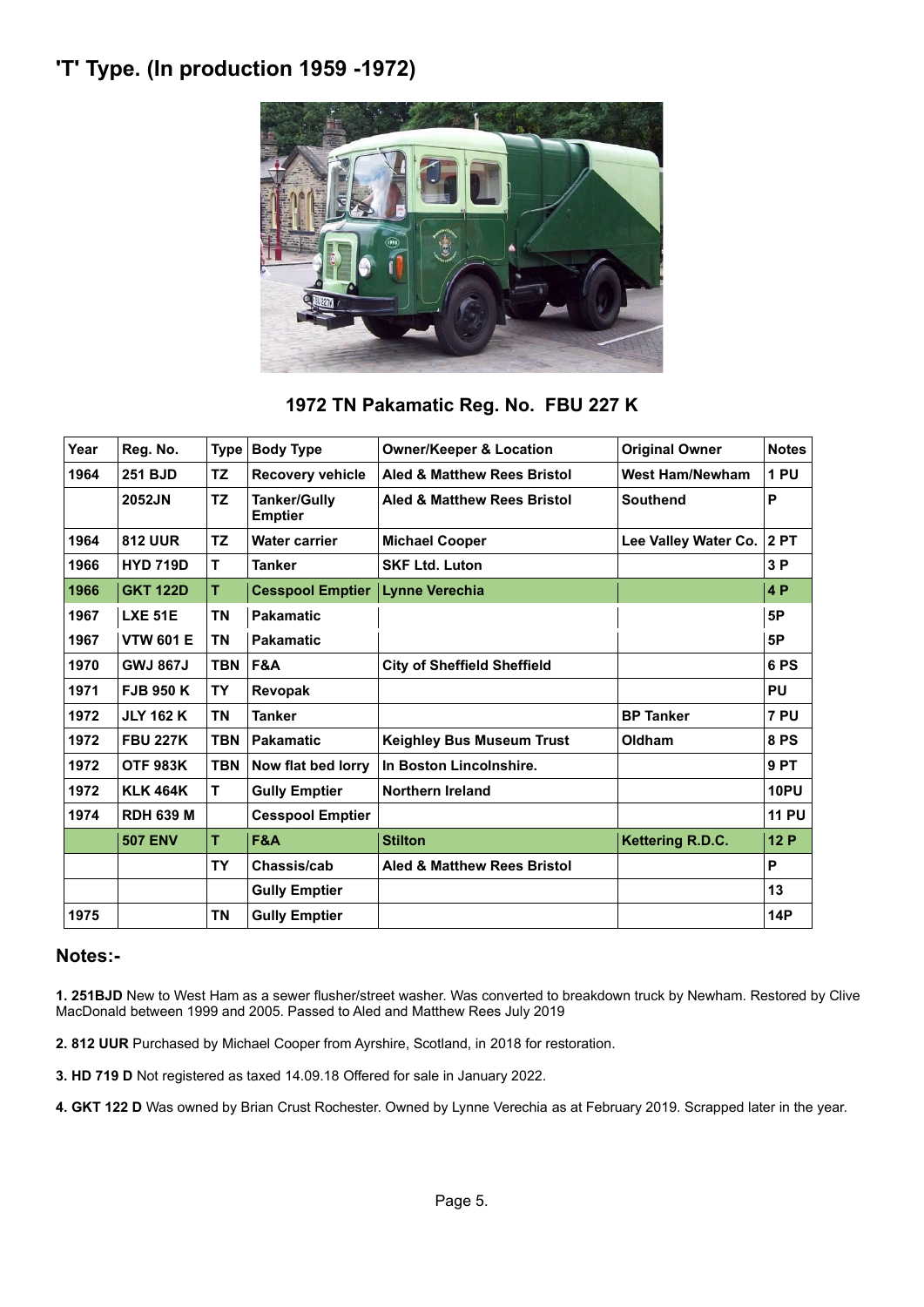**5. LXE 51E** I believe this was a Pakamatic purchased for restoration but I understood since scrapped. However in April 2020 Aled Rees sent in a photo thought to be of this vehicle in 2016.

**VTW 601 E** was in an auction on 22.09.21 photograph and looks very similar to LXE 51 E above.

**6. GWJ 867 J** This vehicle covered 71,855 miles in the service of Sheffield City Council. Retired in 1982 it was restored by its owners.

**7. JLY 162 K** Purchased for restoration and passed to new owner in 2014. BP used these for delivering central heating oil in London.

**8. FBU 227K** Restored by members of the City of Bradford transport vehicle maintenance section between November 1997 and summer 1999. Passed to Keighley town council and donated to Keighley Bus Museum in 2014.

**9. OTF 983K** Sold at auction in 2013 it's present owner and location are unknown. Not on DVLA records14.09.18 03.11.20 On Facebook [Paul Nicholls](https://www.facebook.com/groups/1123138187698493/user/100011343026549/?__cft__%5b0%5d=AZX8J1dfkeKzxMIVyS4LYtmtf8eeRhbqONXBFBdnwjcGfUgwETvM8DDtldiFkxDXGlqJJw5-sFzVUtlNNBggAq1JM-bxJ7Zzicj-pZWiULbUHHnaVh6boK9ykBpE-64zKT9acXifcLr-kGVRUMfkyyTKDdypzoJl4E2fKUR7bImSuRukSy1n969aynjdeSYkPh3hG28d3iVC_3gbdThH2UQ3&__tn__=R*F) wrote:- "It's in Boston Lincolnshire."

**10. KLK 464K** Purchased for restoration by Duncan Law in the Autumn of 2017. Stood for a number of years in Barking, East London.

**11. RDH 639 M** Retired from use by Evesham Marina in 2003. Thought to have been bought for preservation. Not registered as taxed 14.09.18

**12. 507 ENV** Stood for many years in Stilton, Peterborough but eventually scrapped around 2011.

**13.** In very poor condition. Ref J.

**14**. Sold at auction 07.08.21 in Cornwall. Part restored. No further details.

#### **Total this page = 15**

#### **In addition the following appear on DVLA records but I have no evidence to support the fact that they still exist.**

| Year | Reg. No.         | <b>Type</b> | <b>Body Type</b>        | <b>Owner/Keeper &amp; Location</b> | <b>Original Owner</b> | <b>Notes</b> |
|------|------------------|-------------|-------------------------|------------------------------------|-----------------------|--------------|
| 1967 | <b>MVO 971 E</b> | TΥ          | Traveller's Van         |                                    |                       | PU           |
| 1969 | <b>RNR 668 G</b> | TΥ          | Revopak                 |                                    |                       | 1PU          |
| 1973 | <b>LNG 798 L</b> | TΥ          | <b>Norba</b>            |                                    |                       | PU           |
| 1972 | <b>VDO 721 L</b> | <b>TN</b>   | Tanker                  |                                    |                       | PU           |
| 1977 | <b>PGL 637 R</b> | TY          | Revopak                 |                                    |                       | <b>PU</b>    |
| 1978 | <b>YEV 598 S</b> | TΥ          | <b>Recovery Vehicle</b> |                                    |                       | PU           |

**Note:- 1. RNR 668 G** For sale at an auction in about 1995.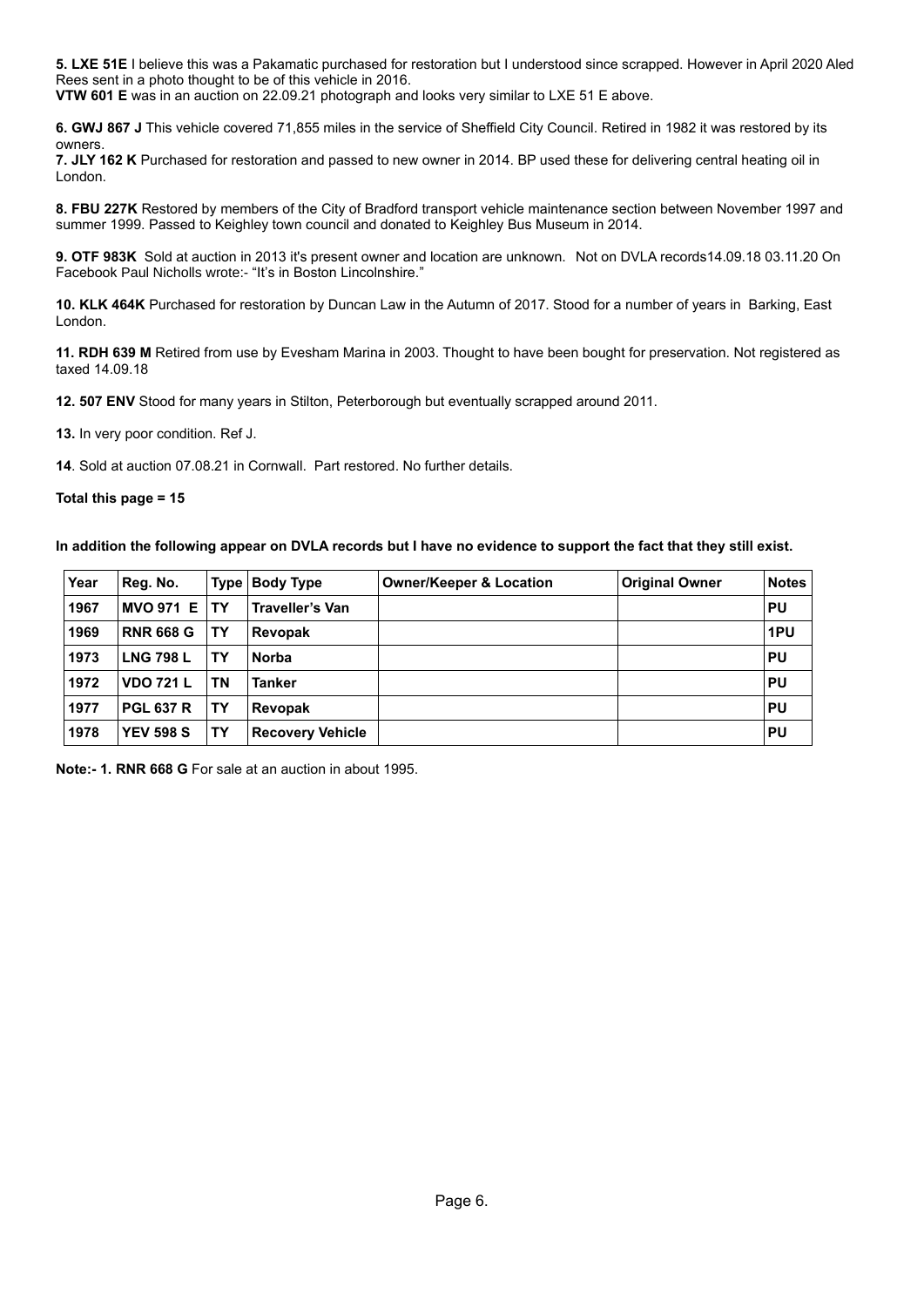# **'N' Type. (In production 1972 – 1978)**



**1974 NN ex-BP Heating Oil tanker Reg. No. GJD 121 N**

| Year | Reg. No.           | <b>Type</b> | <b>Body Type</b>  | <b>Owner/Keeper &amp; Location</b>               | <b>Original Owner</b>               | <b>Notes</b> |
|------|--------------------|-------------|-------------------|--------------------------------------------------|-------------------------------------|--------------|
| 1974 | <b>GJD 121N NN</b> |             | <b>Tar Tanker</b> | McCreath Taylor Ltd. Lisburn<br>Northern Ireland | <b>BP Tanker</b>                    | 1 PS         |
| 1974 | <b>GJD 124N NN</b> |             | <b>Tanker</b>     | David Jones Hitchin                              | <b>BP Tanker Fleet No.</b><br>43007 | 12 U         |
| 1974 | <b>GGV 547N NY</b> |             | <b>Revopak</b>    | Aled & Matthew Rees Bristol                      | Ex-Malta                            | 3 PS         |

## **Notes:-**

**1.GJD 121 N** Bought by Michael Cooper and fitted with replica Derby type body in 2008. Transferred to McReath Taylor Spring 2010. Re-bodied as a Tar Tanker in 2018.

**2. GJD 124 N** Was at Cranfield. Bought by David Jones in 2008 for spares and subsequently scrapped.

**3. GGV 547 N** In August 2015 this 'N' series Revopak arrived back in the U.K. from Malta having been purchased for preservation. In Malta it was operated by a private contractor.

**Total this page = 3**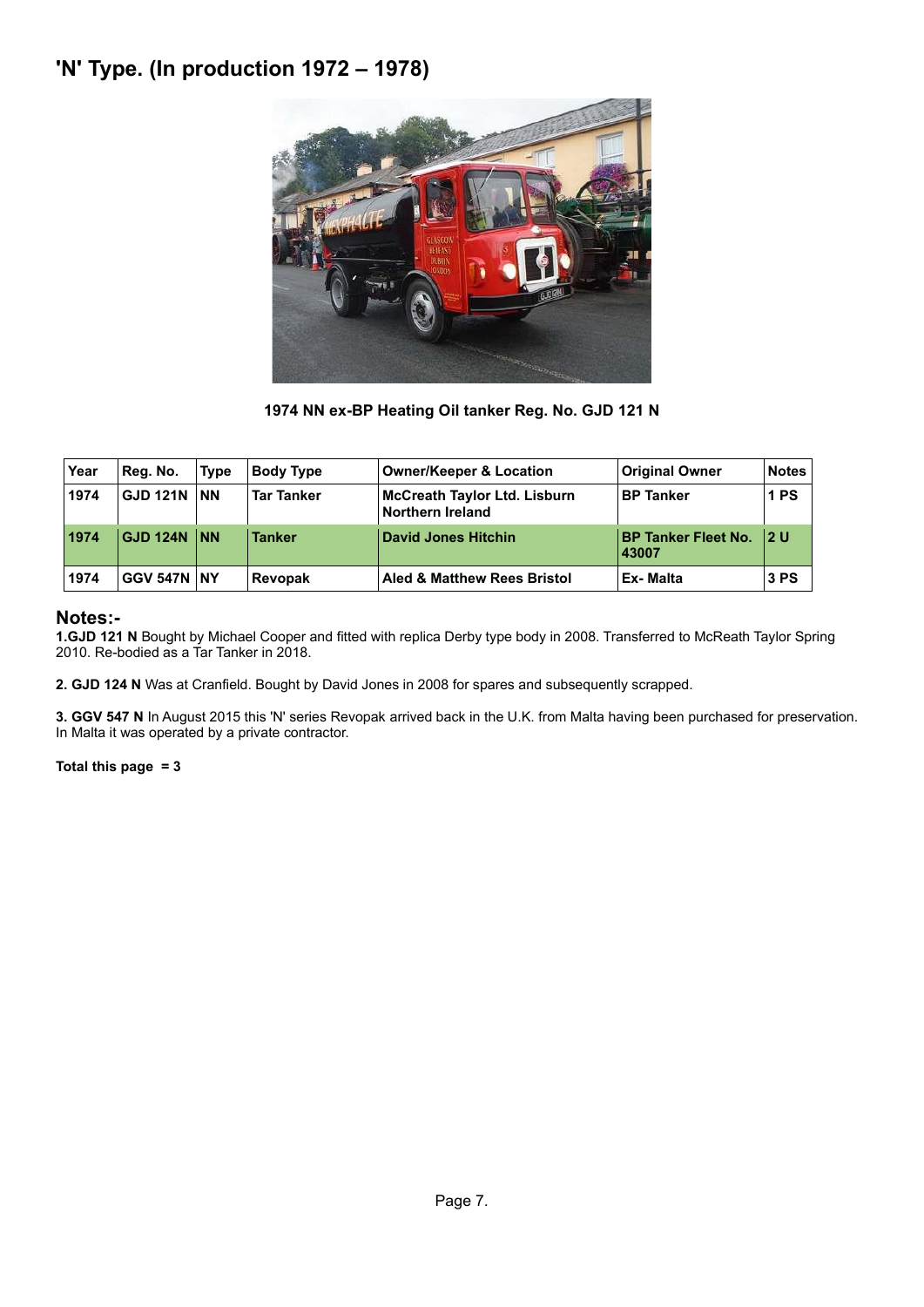## **'P' Type. (In production 1978 – 1991)**



**1982 PN Revopak Reg. No. SCY 786 X**

| Year | Reg. No.         | <b>Type</b> | <b>Body Type</b>              | <b>Owner/Keeper &amp; Location</b>                       | <b>Original Owner</b>  | <b>Notes</b> |
|------|------------------|-------------|-------------------------------|----------------------------------------------------------|------------------------|--------------|
| 1979 | <b>FCV 935 V</b> | <b>PY</b>   | Revopak                       | <b>Aled &amp; Matthew Rees Bristol</b>                   | Ex-Malta               | 1P           |
| 1979 | <b>NFB 112 Y</b> | <b>PN</b>   | Revopak                       | Aled & Matthew Rees Bristol                              | <b>Southport</b>       | 2P           |
| 1979 | <b>WPD 620 V</b> | <b>PN</b>   | Revopak                       | <b>Aled &amp; Matthew Rees Bristol</b>                   | Oldham                 | 3P           |
| 1982 | <b>SCY 786X</b>  | <b>PN</b>   | Revopak                       | Steve Jones I.O.W                                        | <b>Isles of Scilly</b> | 4 PS         |
|      |                  |             | Norba body                    | <b>National Transport Museum</b><br><b>Dublin</b>        |                        | 5 P          |
|      | 8153MAN          | <b>PN</b>   | Revopak                       | <b>Peter Johnston Lisburn Northern</b><br><b>Ireland</b> | <b>Blackpool</b>       | 6 P          |
| 1980 | EGZ9390          | PN          | <b>Norba</b>                  | Peter Johnston Lisburn Northern<br><b>Ireland</b>        | Norba demonstrator     | <b>7 PT</b>  |
| 1984 | A 325 OMJ        | <b>PY</b>   | <b>Maxipak</b>                | Aled & Matthew Rees Bristol                              | Ex-Malta               | 8 P          |
| 1986 | <b>D 93 DAJ</b>  | <b>PNL</b>  | Revopak                       | Steve Jones I.O.W.                                       | <b>Blackpool</b>       | 9 PS         |
| 1991 | <b>OJI 2936</b>  | P           | <b>Flat bed</b><br>conversion | <b>Peter Johnston Lisburn Northern</b><br><b>Ireland</b> | Omagh                  | <b>10 PT</b> |
| 1991 | <b>H 680 BHS</b> | <b>PT</b>   | <b>Chassis cab</b>            | <b>Aled Rees</b>                                         | Glasgow?               | 11P          |
|      |                  |             |                               |                                                          |                        |              |

**Notes:-**

**1.** Arrived back in the U.K. January 2018

**2 . WPD 620 V** In service with the Borough of Southport and later in the service of Magee Haulage in the Isle of Man, where it was registered as **BMN 570 R** restored by Michael Cooper in Ayrshire and registered as **AND 801 Y**. Passed to Kevin Farrington November 2018. Passed to Aled & Matthew Rees March 2021. Now Reg as NFB 112 Y

**3.** In service with the Borough of Oldham and later in the service of Magee Haulage in the Isle of Man, where it was registered as **BMN 570 R** restored by Michael Cooper in Ayrshire. Passed to Kevin Farrington November 2018.

**4.** Restored by the Salvage Squad TV team in 2002.

**5.** Scrapped in 2017

**6. 8153 MAN** This was in service with Blackpool Corporation before being purchased by Magee Haulage based in Douglas Isle of Man. In July 2015 the vehicle was purchased by Mr. Peter Johnston

**7. EGZ 9390** Restored in 2017and now carries the livery of Belfast City Council

**8. A325 OMJ** Arrived back in the U.K. January 2018

**9. D 93 DAJ** Purchased in 2002 and undergoing restoration.

**10. OJI 2936** The last SD sold by McCreath Taylor & Co. Ltd., and one of the last built in 1991. Has 35,000 miles on the clock. Now a beaver tail used to take vintage & classic SD's to events.

**11. H 680 BHS** Sold at auction 21.11.18 previous owner Tarmac Ltd. First registered 27.03.1991 DAF engine from new. **Total this page = 11**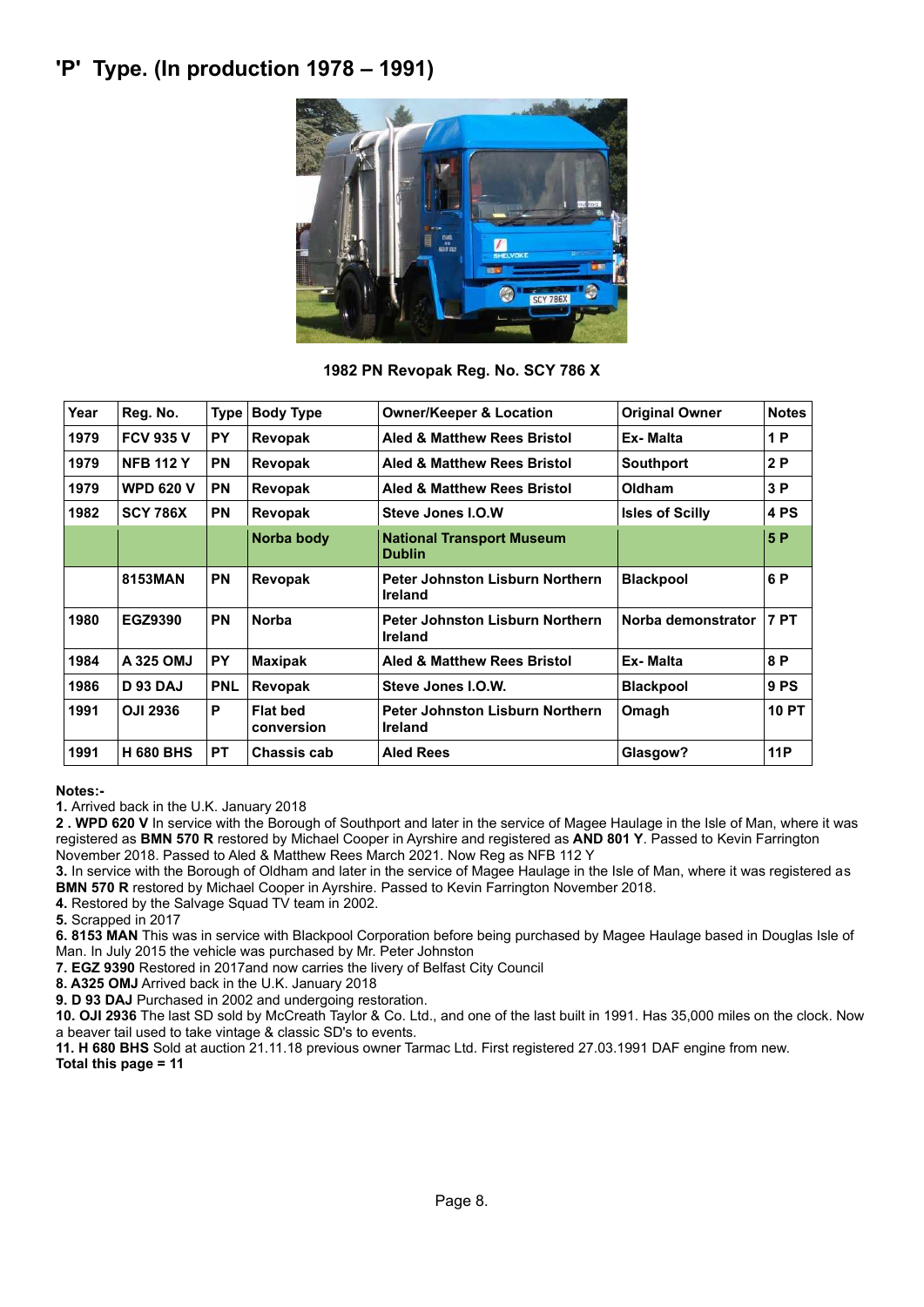## **SPV Fire Appliances. (In production 1975 – 1991)**



### **1979 SPV WX Pump Ladder ex-London Fire Brigade Reg. No. YHV 187 T**

| Year | Reg. No.         | <b>Type</b> | <b>Body Type</b>                        | <b>Owner/Keeper &amp; Location</b>                 | <b>Original Owner</b>              | <b>Notes</b>   |
|------|------------------|-------------|-----------------------------------------|----------------------------------------------------|------------------------------------|----------------|
|      |                  |             | <b>Hydraulic Platform</b>               | <b>London Fire Brigade</b>                         |                                    | 1              |
|      |                  |             | <b>Turntable Ladder</b>                 | Nottinghamshire                                    |                                    | $\overline{2}$ |
|      | A                |             |                                         | <b>Hereford &amp; Worcester</b>                    |                                    | 3              |
| 1976 | <b>RAB 498P</b>  |             | <b>Carmichael Fire</b><br><b>Tender</b> | <b>Museum of RAF Fire Fighting,</b><br>Scunthorpe. | <b>Hereford &amp;</b><br>Worcester | 4 PS           |
| 1977 | Q66VOE           | <b>WX</b>   | Carmichael                              | <b>Paul Underhill</b>                              | <b>West Midlands</b>               | 5PS            |
| 1977 | Q68VOE           | <b>WX</b>   | <b>Carmichael</b>                       |                                                    | <b>West Midlands</b>               | 5U             |
| 1979 | <b>YHV 186 T</b> | <b>WX</b>   | <b>SPV Pump Escape</b>                  | <b>Graeme Alston, Cambridge</b>                    | <b>London Fire Brigade</b>         | 6PS            |
| 1979 | <b>YHV 187 T</b> | <b>WX</b>   | <b>Pump Escape</b>                      | <b>Terry Prince</b>                                | London Fire Brigade PT             |                |
| 1980 | <b>GYW 614 W</b> | <b>WX</b>   | <b>Pump ladder</b>                      | <b>Chris Shelly Houghton</b>                       | London Fire Brigade                | <b>PT</b>      |
| 1980 | GYW 628 W        | <b>WX</b>   | Pump ladder                             | <b>Terry Prince</b>                                | London Fire Brigade                | <b>PT</b>      |
| 1980 | GYW 631 W        | <b>WX</b>   | <b>Pump ladder</b>                      | <b>Terry Prince</b>                                | London Fire Brigade   PT           |                |
| 1980 | <b>EBB 847 W</b> | <b>WY</b>   | <b>SPV Foam Tender</b>                  | B.A. Hutchinson, N.E. England                      | Tyne & Wear                        | <b>7 PT</b>    |
| 1980 | <b>ETN 909 W</b> |             | <b>SPV Emergency</b><br><b>Tender</b>   | B.A. Hutchinson, N.E. England                      | Tyne & Wear                        | 8 PU           |
| 1981 | <b>VWR 818X</b>  | <b>WX</b>   |                                         |                                                    |                                    | U              |
| 1981 | <b>KUV 696X</b>  | <b>WY</b>   | <b>Hydraulic Platform</b>               | <b>Cork City Fire Brigade</b>                      | London Fire Brigade                | 9 P            |
| 1982 | <b>ANO 169 X</b> | <b>WY</b>   | <b>Turntable ladder</b>                 |                                                    | <b>Essex</b>                       | <b>10 PU</b>   |
| 1983 | <b>A 52 CTV</b>  | <b>WY</b>   | <b>Turntable ladder</b>                 | Dave Madden, Nottingham                            |                                    | <b>11 PT</b>   |
| 1983 | <b>YVN 67 Y</b>  | <b>WY</b>   | Turntable ladder                        | <b>B.A. Hutchinson</b>                             |                                    | <b>PU</b>      |
|      |                  |             |                                         |                                                    |                                    |                |

#### **Notes:-**

**1.**Said to be two still in service 2004

**2.**Said to be still in service 2004

**3.**Said to be still in service 2004

**4. RAB 498 P** Originally in the service of Hereford and Worcester Fire Brigade, the vehicle spent its last years at Yorkshire's Eggborough Power Station. It had only just over 19,000 miles on the clock! It was then purchased by Spencer Townson of Bradford before passing to the Santa Pod Raceway in Northamptonshire for a number of years. In 2018 Gary Canham purchased it on Ebay and in 2019 he donated it to the Museum of RAF Fire Fighting at Scunthorpe.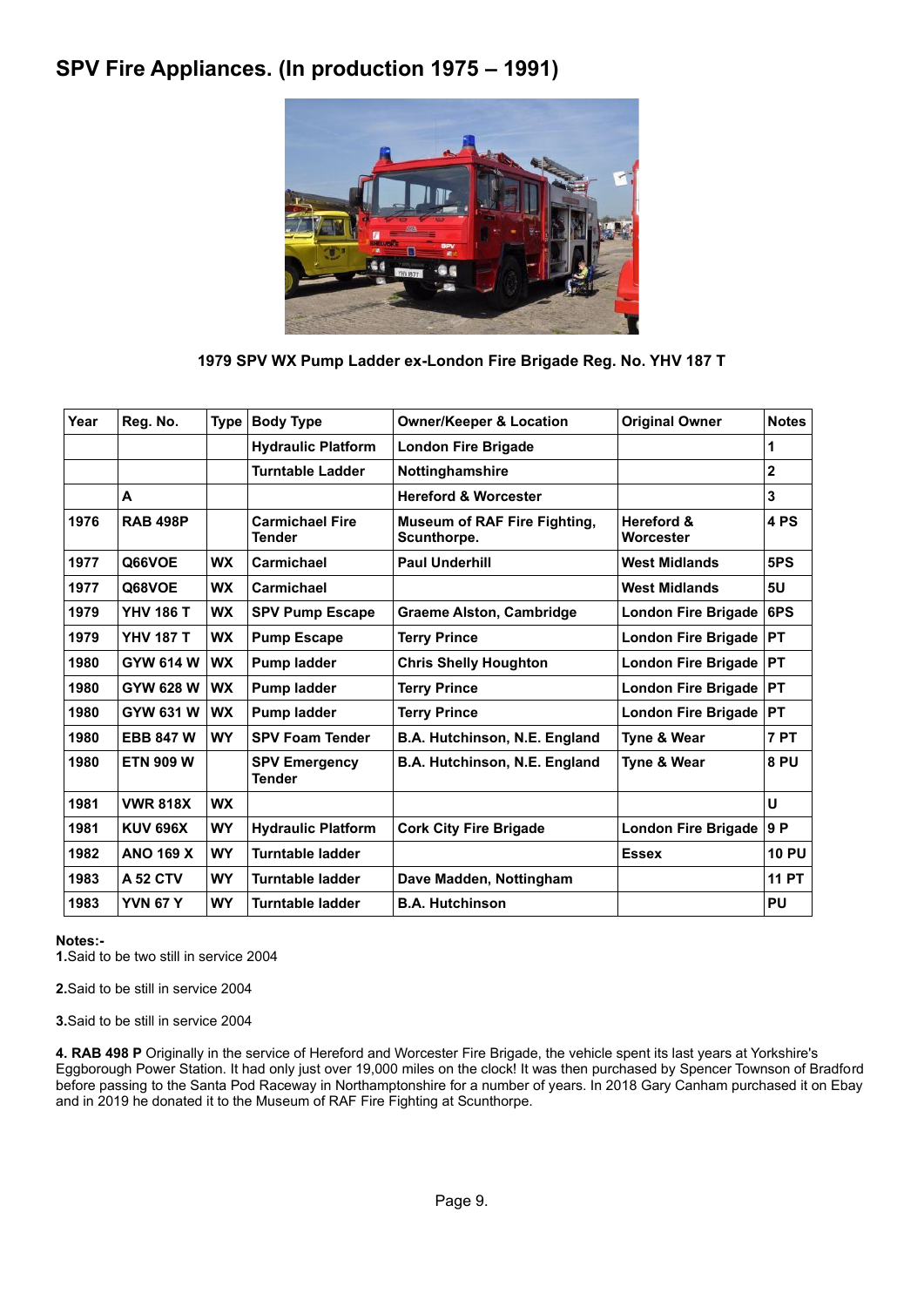**5**.**Q 66 VOE** Advised in November 2019 that Paul Underhill owns this. Paul also reported that **Q 68 VOE** is preserved. Both re-built by Carmichael in 1988.

**6**. **YHV 186 T** Was owned by K & T Robertshaw, Stockport who had it available for hire, trading as Chesham Fire Engine Services, until 2019. On 10.05.20 notified on Facebook that it is now owned by Graeme Alston.

**7. EBB 847** This former Operations Support Tender has been converted to a flat bed lorry. See http://www.dennisfire.co.uk/P13.htm

**8. ETN 909 W** An Emergency Tender with Benson bodywork See<http://www.dennisfire.co.uk/P11.htm>

**9. KUV 696 X** Ex-London Fire Brigade Was still in use in 2009 but no longer appears on Fleet List Reg. No. 82 C 1984

**10. ANO 169 Y** Now beavertail [from Internet]. Was based in Harlow.

#### **Total this page = 18**

**In addition the following appear on DVLA records but I have no evidence to support the fact that they still exist.**

| Year | Reg. No.         | <b>Type</b> | <b>Body Type</b>          | Owner/Keeper &<br>Location | <b>Original Owner</b>                              | <b>Notes</b> |
|------|------------------|-------------|---------------------------|----------------------------|----------------------------------------------------|--------------|
| 1980 | <b>NHS 992 V</b> | <b>WY</b>   | Turntable ladder          |                            | <b>Based in Polmardie</b>                          | <b>PU</b>    |
| 1980 | GYW 669 W        | <b>WY</b>   | <b>Hydraulic Platform</b> |                            |                                                    | <b>PU</b>    |
| 1981 | <b>NTA751W</b>   | <b>WY</b>   | Turntable ladder          |                            |                                                    | <b>PU</b>    |
| 1981 | <b>UTW 422 W</b> | <b>WY</b>   |                           |                            | <b>Essex FB Grays</b>                              | <b>PU</b>    |
| 1982 | <b>VDV 144X</b>  | <b>WY</b>   | Turntable ladder          |                            |                                                    | <b>PU</b>    |
| 1982 | <b>VDV 143 X</b> | <b>WX</b>   | <b>Diving Support</b>     |                            |                                                    | <b>PU</b>    |
| 1982 | <b>SPM 110 X</b> | <b>WX</b>   | Water tender              |                            | <b>Surrey</b>                                      | <b>PU</b>    |
| 1982 | <b>SPM 111 X</b> | <b>WX</b>   | <b>Water Tender</b>       |                            | <b>Chertsey Surrey Fire &amp;</b><br><b>Rescue</b> | <b>PU</b>    |
| 1982 | <b>KYY 295 X</b> | <b>WY</b>   | <b>Hydraulic Platform</b> |                            |                                                    | <b>PU</b>    |
| 1982 | CDV 78 Y         | <b>WY</b>   | Turntable ladder          |                            |                                                    | <b>PU</b>    |
| 1983 | <b>A 318 ASF</b> | <b>WY</b>   | Turntable ladder          |                            |                                                    | <b>PU</b>    |
| 1984 | <b>A 999 HAJ</b> | <b>WY</b>   | <b>Hydraulic Platform</b> |                            | <b>Cleveland</b>                                   | <b>PU</b>    |
| 1984 | A 806 AWP        | <b>WX</b>   | <b>Water tanker</b>       |                            | <b>Hereford &amp; Worcester</b>                    | <b>PU</b>    |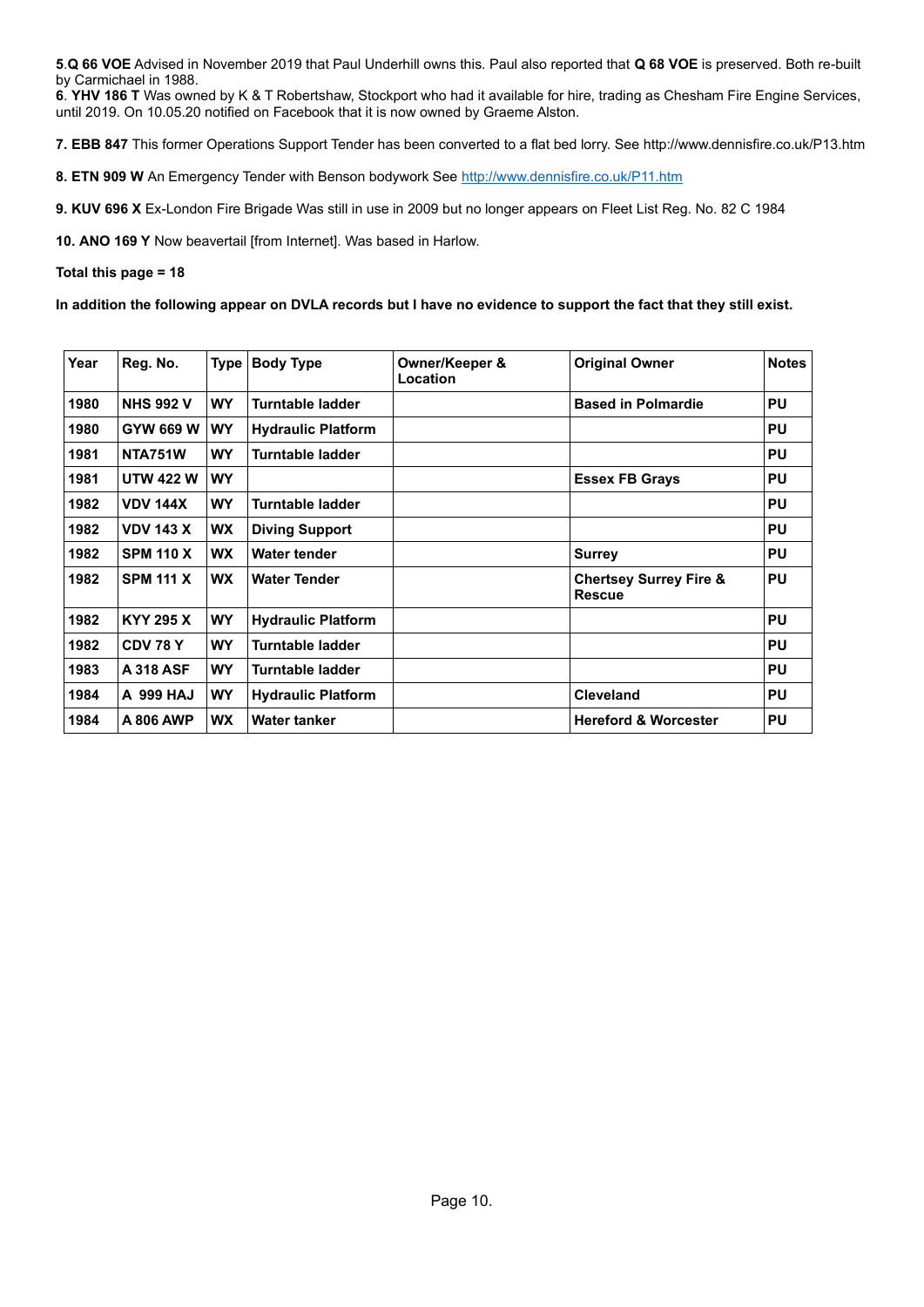# **Other SPV vehicles. (In production 1975 - 1991)**



### **1980 Ex-water tanker Reg. No. OTM 891 W**

| Year | Type             | <b>Owner/Keeper &amp; Location</b>             | <b>Original Owner</b>              | <b>Notes</b> |
|------|------------------|------------------------------------------------|------------------------------------|--------------|
| 1977 | <b>TPF 181 S</b> | Willie Bermingham, Longwood,<br><b>Ireland</b> |                                    | 1 PU         |
| 1978 | <b>EGO 852 T</b> | <b>Carmichael Foam Tender</b>                  |                                    | 2PS          |
| 1980 | <b>OTM 891 W</b> | Simon Vaughan                                  | A water company                    | 3 PU         |
| 1980 | <b>WGR 101 V</b> |                                                | <b>Teeside Airport (Jetranger)</b> | 4PS          |

**Notes:-**

**1.** Airfield Crash Tender Purchased in 2017 for restoration.

**2. EGO 852 T** Believed to be at Gatwick museum.

**3. OTM 891 W** Originally a water tanker with four wheel drive the vehicle was converted as a Showman's towing vehicle.

**4**. **WGR101 V** 1980 Shelvoke & Drewry CX1000 / Carmichael Jetranger S2500 (WGR 101V) was still on the run at Teesside Airport in 2004.

### **Total this page = 4**

**In addition 1981 JYW603 W Airport bus appears on DVLA records but I have no evidence to support the fact that it still exists.**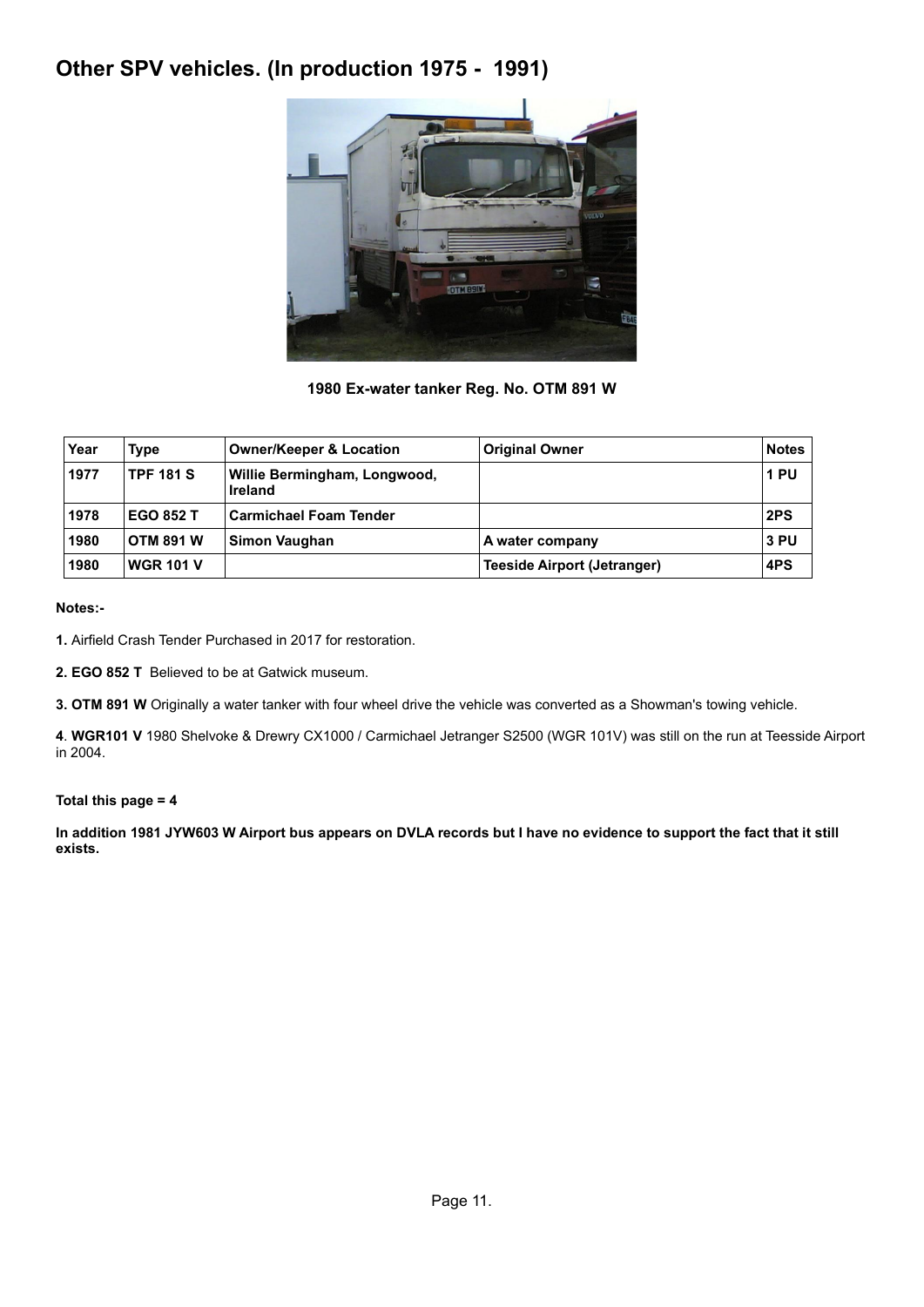# **4. Fork Lift Trucks. (In production 1952 – 1974)**

Please note:- It is extremely difficult to keep track of these fork lift trucks.



**1956 Freightlifter Model 82 ex-military at Swanwick.**

| Year | <b>Type</b>    | <b>Owner/Keeper &amp; Location</b>                       | <b>Original Owner</b>               | <b>Notes</b> |
|------|----------------|----------------------------------------------------------|-------------------------------------|--------------|
| 1956 | <b>FL82</b>    | <b>National Fork Truck Heritage Centre</b><br>- Swanwick | Ex-military                         | P            |
| 1957 | <b>FL 82</b>   | <b>Wayne Abbott Sheffield</b>                            | <b>Working Truck Scrapped 2008.</b> | P            |
|      | <b>FL 82</b>   | Rotherham                                                | <b>Gently rusting</b>               | P            |
|      | <b>FL 82</b>   | <b>Rotherham Heat Treatment Co.</b>                      | <b>Poor condition</b>               | P            |
|      | <b>FL 82</b>   | <b>Rotherham Heat Treatment Co.</b>                      | <b>Poor condition</b>               | P            |
|      | <b>FL82</b>    |                                                          |                                     | 1P           |
| 1960 | <b>FL 100</b>  | <b>Oxford Bus Museum</b>                                 | Ex-Cowley car works - for disposal  | P            |
|      | <b>FL 100</b>  | Sheffield area.                                          |                                     |              |
|      | <b>Defiant</b> | <b>Kent Tractors</b>                                     |                                     |              |
|      | <b>Defiant</b> | Chorleywood                                              |                                     |              |
|      | <b>Defiant</b> | <b>South Yorkshire Transport Museum -</b><br>Rotherham   |                                     | P            |
|      | <b>Defiant</b> | Aled & Matthew Rees - Bristol                            |                                     | P            |
|      | <b>Defiant</b> | <b>Ryan McFarlane North Wales</b>                        |                                     | 2P           |
|      |                |                                                          |                                     |              |

**Notes:-**

I. Purchased by Richard Wilson in Summer 0f 2019. Moved to new owner 17.04.20

**2.** Reported in Autumn of 2019

**Total this page = 13 8 Freightlifters 5 Defiants.**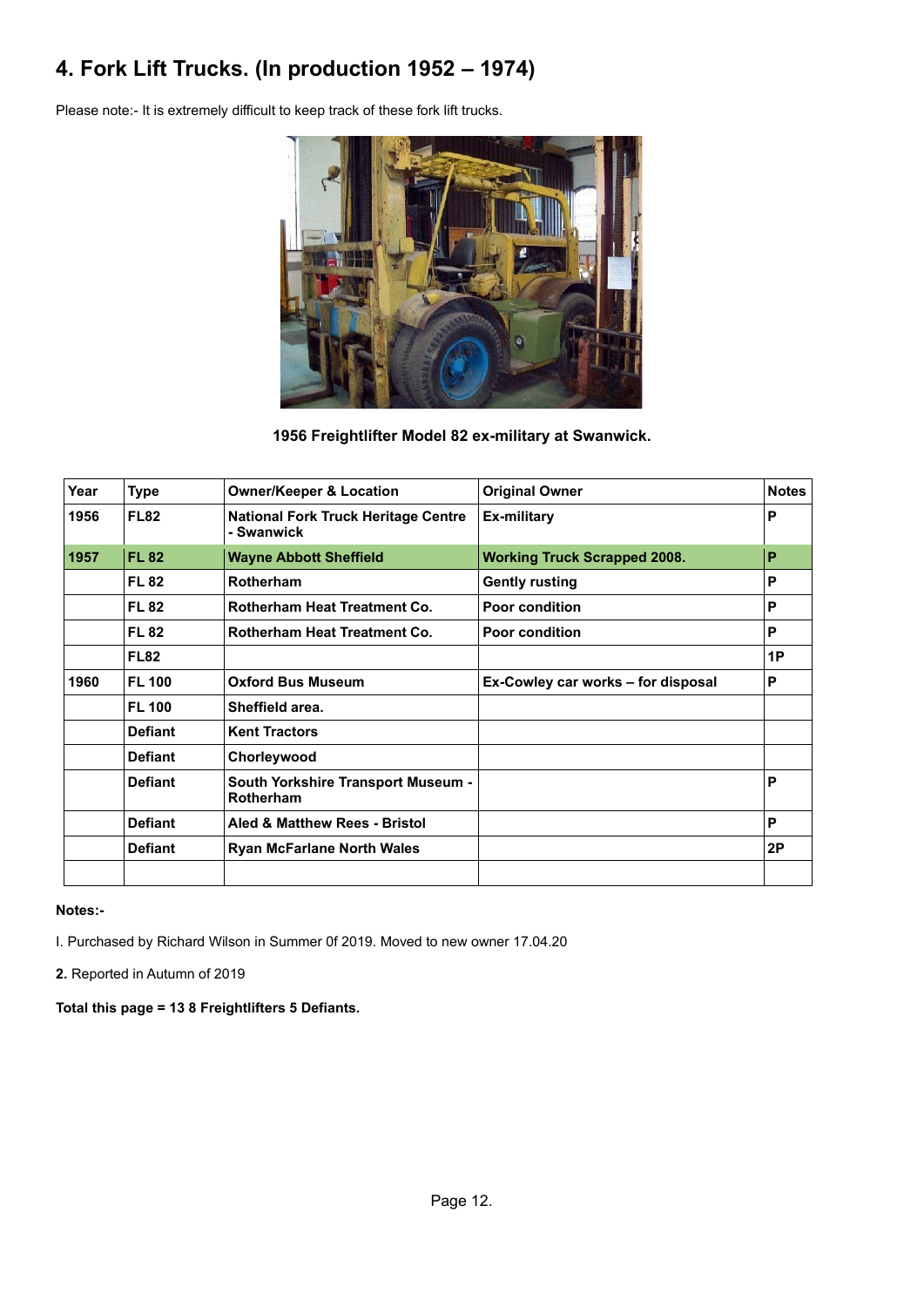# **Latil (Produced by S&D 1932 – 1937)**

From November 1932 until production was transferred to the London based concessionaires in 1937, S & D produced between 150 and 175 of the French Latil KTL tractors.



**1937 Latil Traulier Reg. No. KEX 901**

| Year | Reg. No.       | <b>Owner/Keeper &amp; Location</b>                    | <b>Original Owner</b>                      | <b>Notes</b> |
|------|----------------|-------------------------------------------------------|--------------------------------------------|--------------|
| 1935 | <b>OSU 375</b> |                                                       | <b>Photo July 2003 Weeting Steam Rally</b> | РT           |
| 1937 | <b>KEX 901</b> | <b>Peter Berry</b>                                    |                                            | РT           |
| 1937 | <b>JD 8350</b> | <b>British Commercial Vehicle Museum</b><br>- Levland | Tate & Lyle.                               | PU           |
| 1937 |                | <b>Charlie Lemon</b>                                  | Ex-L.M.S. & Clapham Museum                 |              |
| 1937 | <b>CYC 336</b> |                                                       | <b>Found on Internet</b>                   |              |

### **AFTER 1937.**

| 1938   | <b>BMO 154</b> | John Bishop           | <b>Found on Internet</b> |
|--------|----------------|-----------------------|--------------------------|
| 1938   |                | <b>Nigel Walker</b>   | See HCVS News Dec. 2003  |
| 1938   | <b>CDG 703</b> |                       | Found on Internet        |
| 1950   |                | <b>Scott Strachan</b> | email 15.1.04            |
| 1955   | <b>CSV 376</b> |                       | <b>Found on Internet</b> |
| 1950's |                | <b>Roy Latchford.</b> |                          |

**Total this page pre-1937 = 5**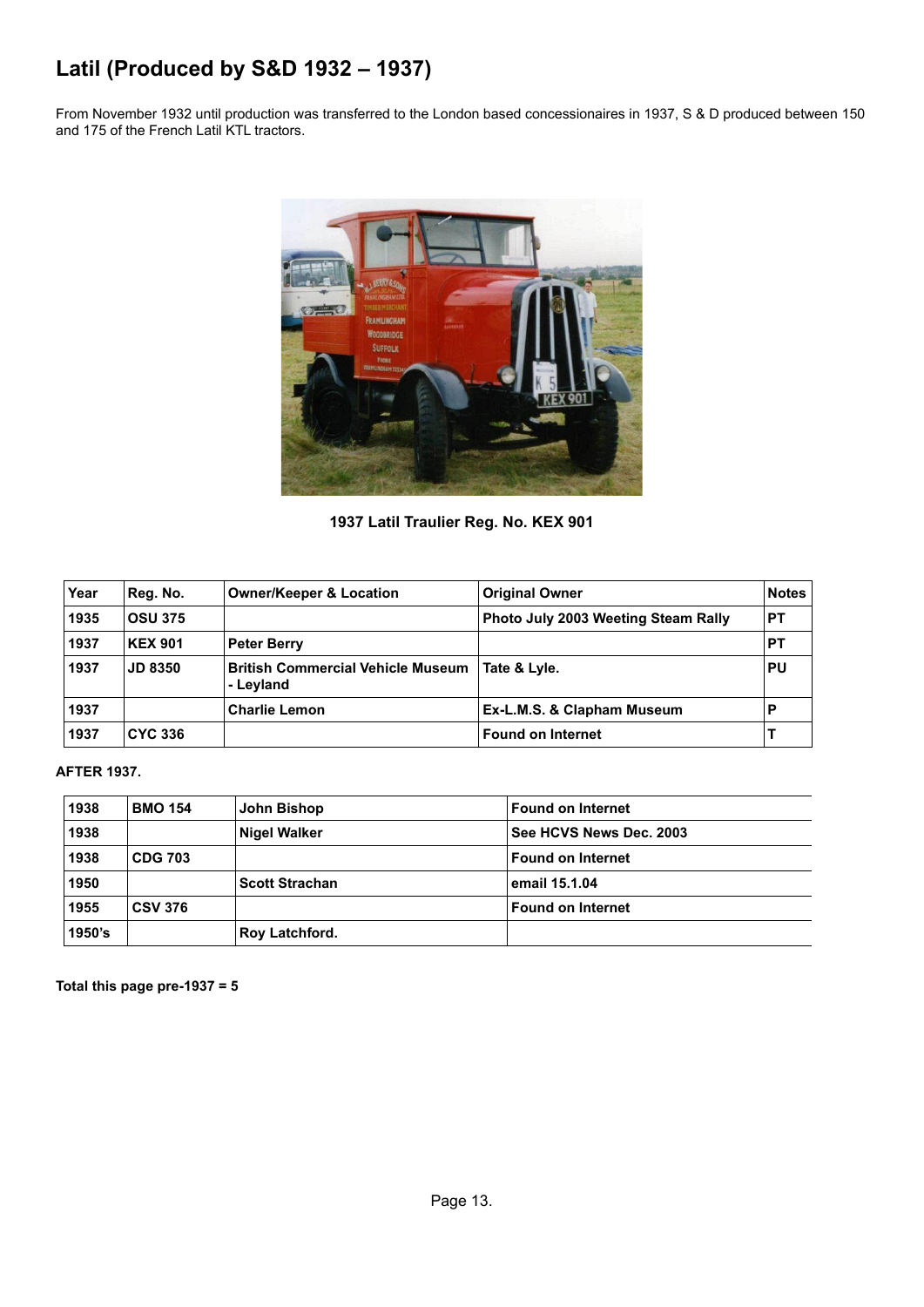# **TOTALS FROM PREVIOUS PAGES.**

|                    |                |                            |                | <b>DVLA AWARE.</b> |                   |  |  |
|--------------------|----------------|----------------------------|----------------|--------------------|-------------------|--|--|
| Category           | <b>My List</b> | My list<br>Non U.K.        | <b>Taxed T</b> | <b>SORN S</b>      | <b>UN-Taxed U</b> |  |  |
| Freighter          | 16             |                            | 2              |                    | 4                 |  |  |
| W Type             | 11             | $\overline{2}$             | 2              |                    | $\overline{2}$    |  |  |
| T Type             | 15             |                            | $\mathfrak{p}$ | $\overline{2}$     | 5                 |  |  |
| N Type             | 3              |                            |                | $\overline{2}$     |                   |  |  |
| P Type             | 9              |                            | $\mathcal{P}$  | $\overline{2}$     |                   |  |  |
| SPV Fire Appliance | 18             |                            | 6              | 3                  | 3                 |  |  |
| Other SPV          | 4              |                            |                | $\mathfrak{p}$     | $\mathfrak{p}$    |  |  |
| <b>TOTAL</b>       | 76             | 3                          | 14             | 12                 | 17                |  |  |
|                    |                |                            |                |                    |                   |  |  |
| Category           | <b>My List</b> | <b>My list</b><br>Non U.K. | <b>Taxed T</b> | <b>SORN S</b>      | <b>UN-Taxed U</b> |  |  |
| Latil              | 5              |                            | 3              |                    |                   |  |  |

**DVLA records o[n https://www.howmanyleft.co.uk/make/sd](https://www.howmanyleft.co.uk/make/sd)** says SD 23 taxed 15 SORN at Q3 2020. **Additions, corrections etc. to this list are always welcome. Email me at pinnerboy[at]btinternet.com.**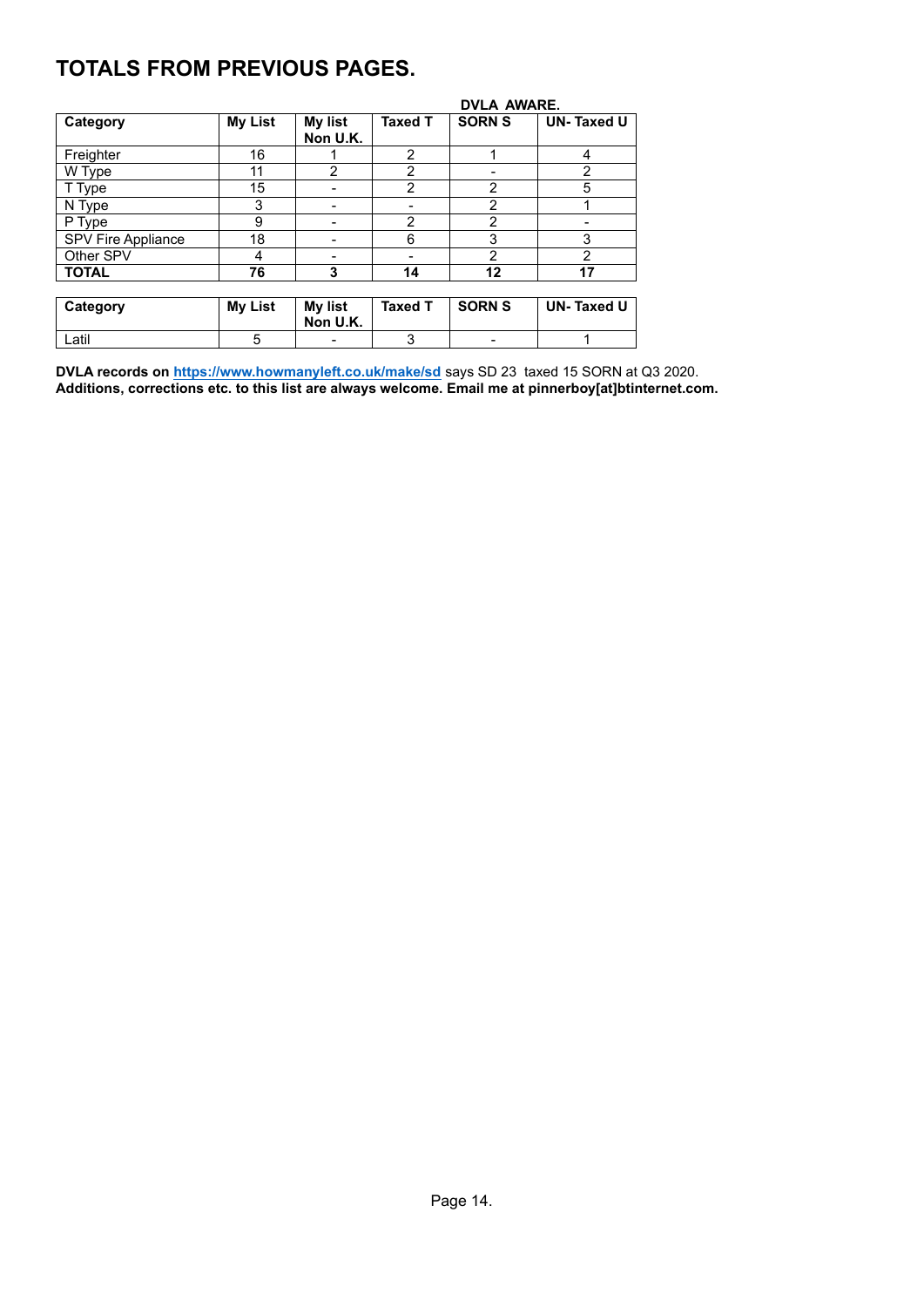## **Register of Shelvoke & Drewry Vehicles on DVLA Records as at 20th December 2021. 1. Existing Vehicles Taxed**

| Year | Reg. No.         | <b>Body Type</b>    | <b>Type</b> | <b>Designated</b>             | <b>Tax Due</b> | <b>Status</b> |
|------|------------------|---------------------|-------------|-------------------------------|----------------|---------------|
| 1927 | <b>KP 7670</b>   | Side Loader         | Freighter   | <b>SD</b>                     | 01.05.22       | Taxed         |
| 1934 | <b>BPL 73</b>    | Chelsea             | Freighter   | <b>SHELVOKE DREWRY</b>        | 01.02.22       | Taxed         |
| 1954 | <b>RVO 157</b>   | Now flat bed lorry  | 'W' Type    | <b>SHELVOKE &amp; DREWREY</b> | 01.04.22       | Taxed         |
| 1959 | 2217 IJ          | <b>F&amp;A</b>      | 'W' Type    | SHELVOKE & DREWRY W           | 01.04.22       | Taxed         |
| 1964 | <b>812UUR</b>    | Now Chelsea type    | $T$ Type    | SHELOOKE&DREWERYLTD           | 01.08.22       | Taxed         |
| 1972 | <b>OTF 983 K</b> | Now flat bed lorry  | TN          | <b>SD</b>                     | 01.07.22       | Taxed         |
| 1979 | <b>YHV 187 T</b> | Pump Escape         | <b>WX</b>   | <b>SD</b>                     | 01.11.22       | Taxed         |
| 1980 | GYW 614 W        | Pump ladder         | <b>WX</b>   | <b>SD</b>                     | 01.09.22       | Taxed         |
| 1980 | GYW 628 W        | Pump ladder         | <b>WX</b>   | <b>SD</b>                     | 01.12.22       | Taxed         |
| 1980 | GYW 631 W        | Pump ladder         | <b>WX</b>   | <b>SD</b>                     | 01.11.22       | Taxed         |
| 1980 | <b>EBB 847 W</b> | SPV Foam Tender     | <b>WY</b>   | <b>SD</b>                     | 01.09.22       | Taxed         |
| 1980 | EGZ9390          | Norba               | <b>PN</b>   | <b>SHELVOKE&amp; DREWRY</b>   | 01.06.22       | Taxed         |
| 1983 | <b>A 52 CTV</b>  | Turntable ladder    | <b>WY</b>   | <b>SD</b>                     | 01.08.22       | Taxed         |
| 1991 | <b>OJI 2936</b>  | Flat bed conversion | P           | <b>SD</b>                     | 01.04.22       | Taxed         |

## **2. Existing Vehicles Registered as SORN**

| Year | Reg. No.         | <b>Body Type</b>       | <b>Type</b> | <b>Designated</b>            | <b>Tax Due</b> | <b>Status</b> |
|------|------------------|------------------------|-------------|------------------------------|----------------|---------------|
| 1924 | <b>BP 9822</b>   | Replica Tramocar       | Freighter   | SHELVOKE&DREWRY              |                | <b>SORN</b>   |
| 1970 | <b>GWJ 867J</b>  | F&A                    | <b>TBN</b>  | <b>SHELVOKE&amp;DREWRY</b>   |                | <b>SORN</b>   |
| 1972 | <b>FBU 227K</b>  | Pakamatic              | <b>TBN</b>  | <b>SHELVOKE&amp;DREWERY</b>  |                | <b>SORN</b>   |
| 1974 | <b>GGV 547 N</b> | Revopak                | NY          | <b>SD</b>                    |                | <b>SORN</b>   |
| 1974 | <b>GJD 121N</b>  | <b>Tar Tanker</b>      | <b>NN</b>   | <b>SD</b>                    |                | <b>SORN</b>   |
| 1978 | <b>EGO 852 T</b> | Crash Tender           | SPV         | <b>SD</b>                    |                | <b>SORN</b>   |
| 1979 | <b>YHV 186 T</b> | SPV Pump Escape        | <b>WX</b>   | <b>SD</b>                    |                | <b>SORN</b>   |
| 1986 | <b>D 93 DAJ</b>  | Revopak                | PNL         | <b>SD</b>                    |                | <b>SORN</b>   |
| 1976 | <b>RAB 498P</b>  | Carmichael Fire Tender | <b>SPV</b>  | <b>SD</b>                    |                | <b>SORN</b>   |
| 1980 | <b>WGR101V</b>   | Jetranger              | <b>SPV</b>  | <b>SD</b>                    |                | <b>SORN</b>   |
| 1982 | <b>SCY 786X</b>  | Revopak                | PN          | <b>SD</b>                    |                | <b>SORN</b>   |
| 1987 | Q 66 VOE         | SPV Pump ladder        | <b>WX</b>   | <b>SHELVOKE &amp; DREWRY</b> |                | <b>SORN</b>   |

## **3. Existing Vehicles shown as Untaxed**

| Year | Reg. No.         | <b>Body Type</b>        | <b>Type</b> | <b>Designated</b>            | <b>Tax Due</b> | <b>Status</b> |
|------|------------------|-------------------------|-------------|------------------------------|----------------|---------------|
| 1936 | <b>RD8178</b>    | <b>Gully Emptier</b>    | Freighter   | SHELVOKE&DREWRY              | 01.04.2010     | Untaxed       |
| 1936 | <b>DPF 432</b>   | Chelsea                 | Freighter   | <b>SD</b>                    |                | Untaxed       |
| 1937 | <b>JL 4881</b>   | <b>Gully Emptier</b>    | Freighter   | <b>SD</b>                    | 01.02.2002     | Untaxed       |
| 1947 | <b>JDE 512</b>   | Chelsea                 | Freighter   | SHELVOKE&DREWRY              |                | Untaxed       |
| 1958 | <b>78 DNK</b>    | Now with Derby body     | 'W' Type    | SHELVOKE&DREWRY              | 01.10.2014     | Untaxed       |
| 1958 | <b>701 DUR</b>   | <b>Cesspool Emptier</b> | 'W' Type    | <b>SHELVOKE &amp; DRURY</b>  | 01.04.2008     | Untaxed       |
| 1961 | <b>251 BJD</b>   | Recovery vehicle        | TZ          | <b>SHELVOKE AND DREWRY</b>   | 02.07.2019     | Untaxed       |
| 1971 | <b>FJB 950 K</b> | Revopak                 | TY          | SHELBOKE&INEWRY              | 01.12.1983     | Untaxed       |
| 1972 | <b>JLY 162 K</b> | Tanker                  | <b>TN</b>   | <b>SD</b>                    | 19.01.1989     | Untaxed       |
| 1972 | <b>KLK 464K</b>  | <b>Gully Emptier</b>    |             | <b>SHELVOKE &amp; DREWRY</b> | 01.03.1993     | Untaxed       |
| 1974 | <b>RDH 639M</b>  | <b>Cesspool Emptier</b> | T Type      | <b>SHERLOCK &amp; DREWRY</b> | 01.01.1986     | Untaxed       |
| 1975 | <b>GJD124N</b>   | Flat bed                | N Type      | <b>SHELVOKEDREWRY</b>        | 01.01.1991     | Untaxed       |
| 1977 | <b>TPF181S</b>   | Crash Tender            | <b>SPV</b>  | <b>SD</b>                    | 01.04.2004     | Untaxed       |
| 1977 | Q68VOE           | Csarmichael             | <b>WX</b>   | SHELVOKE&DREWRY              | 01.04.2012     | Untaxed       |
| 1980 | <b>OTM 891 W</b> | <b>Ex-Water Tanker</b>  | <b>SPV</b>  | <b>SD</b>                    | 01.10.1999     | Untaxed       |
| 1982 | <b>ANO 169 X</b> | Turntable ladder        | <b>WY</b>   | <b>SHELVOKE &amp; DREWRY</b> | 01.06.2020     | Untaxed       |
| 1983 | <b>YVN 67 Y</b>  | Turntable ladder        | <b>WY</b>   | <b>SD</b>                    | 30.06.2002     | Untaxed       |